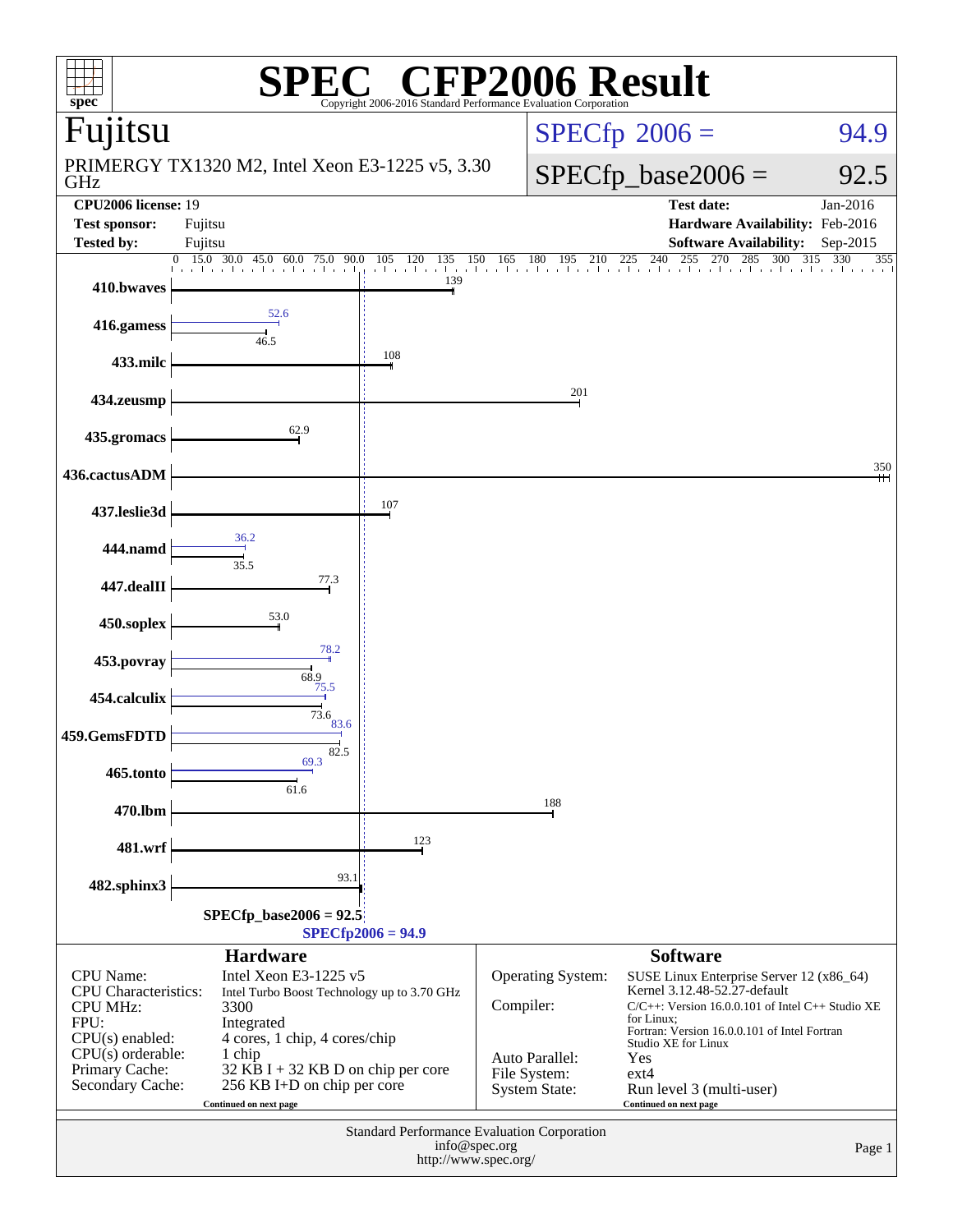

### Fujitsu

GHz PRIMERGY TX1320 M2, Intel Xeon E3-1225 v5, 3.30

### **[CPU2006 license:](http://www.spec.org/auto/cpu2006/Docs/result-fields.html#CPU2006license)** 19 **[Test date:](http://www.spec.org/auto/cpu2006/Docs/result-fields.html#Testdate)** Jan-2016

**[Test sponsor:](http://www.spec.org/auto/cpu2006/Docs/result-fields.html#Testsponsor)** Fujitsu **[Hardware Availability:](http://www.spec.org/auto/cpu2006/Docs/result-fields.html#HardwareAvailability)** Feb-2016 [Other Cache:](http://www.spec.org/auto/cpu2006/Docs/result-fields.html#OtherCache)

[Other Hardware:](http://www.spec.org/auto/cpu2006/Docs/result-fields.html#OtherHardware) None

[L3 Cache:](http://www.spec.org/auto/cpu2006/Docs/result-fields.html#L3Cache) 8 MB I+D on chip per chip<br>Other Cache: None [Memory:](http://www.spec.org/auto/cpu2006/Docs/result-fields.html#Memory) 64 GB (4 x 16 GB 2Rx8 PC4-2133P-E) [Disk Subsystem:](http://www.spec.org/auto/cpu2006/Docs/result-fields.html#DiskSubsystem) 1 x SATA, 500 GB, 7200 RPM

| <b>TEST SPOILSOL!</b>                                   | Tullisu                                                                                                                |                                                                   | <b>Hardware Availability.</b> Feb-2010 |          |
|---------------------------------------------------------|------------------------------------------------------------------------------------------------------------------------|-------------------------------------------------------------------|----------------------------------------|----------|
| <b>Tested by:</b>                                       | Fuiitsu                                                                                                                |                                                                   | <b>Software Availability:</b>          | Sep-2015 |
| L3 Cache:<br>Other Cache:<br>Memory:<br>Disk Subsystem: | $8 \text{ MB I+D}$ on chip per chip<br><b>None</b><br>64 GB (4 x 16 GB 2Rx8 PC4-2133P-E)<br>1 x SATA. 500 GB. 7200 RPM | <b>Base Pointers:</b><br>Peak Pointers:<br><b>Other Software:</b> | 64-bit<br>$32/64$ -bit<br>None         |          |

 $SPECfp2006 = 94.9$  $SPECfp2006 = 94.9$ 

 $SPECfp\_base2006 = 92.5$ 

| <b>Results Table</b>   |                                                                                                          |       |                |       |                |            |                |              |                |              |                |              |
|------------------------|----------------------------------------------------------------------------------------------------------|-------|----------------|-------|----------------|------------|----------------|--------------|----------------|--------------|----------------|--------------|
|                        | <b>Base</b>                                                                                              |       |                |       |                |            | <b>Peak</b>    |              |                |              |                |              |
| <b>Benchmark</b>       | <b>Seconds</b>                                                                                           | Ratio | <b>Seconds</b> | Ratio | <b>Seconds</b> | Ratio      | <b>Seconds</b> | <b>Ratio</b> | <b>Seconds</b> | <b>Ratio</b> | <b>Seconds</b> | <b>Ratio</b> |
| 410.bwayes             | 98.3                                                                                                     | 138   | 97.8           | 139   | 97.8           | 139        | 98.3           | 138          | 97.8           | 139          | 97.8           | 139          |
| $416$ .gamess          | 422                                                                                                      | 46.4  | 421            | 46.5  | 421            | 46.5       | 372            | 52.6         | 372            | 52.6         | 372            | 52.6         |
| $433$ .milc            | 84.6                                                                                                     | 108   | 85.1           | 108   | 84.7           | 108        | 84.6           | 108          | 85.1           | 108          | 84.7           | 108          |
| 434.zeusmp             | 45.3                                                                                                     | 201   | 45.3           | 201   | 45.4           | 201        | 45.3           | 201          | 45.3           | 201          | 45.4           | 201          |
| $435.$ gromacs         | 114                                                                                                      | 62.9  | 115            | 62.3  | 114            | 62.9       | 114            | 62.9         | 115            | 62.3         | 114            | 62.9         |
| 436.cactusADM          | 33.8                                                                                                     | 353   | 34.1           | 350   | 34.3           | 348        | 33.8           | 353          | 34.1           | 350          | 34.3           | 348          |
| 437.leslie3d           | 87.6                                                                                                     | 107   | 87.6           | 107   | 87.6           | 107        | 87.6           | 107          | 87.6           | 107          | 87.6           | 107          |
| 444.namd               | 226                                                                                                      | 35.5  | 226            | 35.5  | 226            | 35.4       | 221            | 36.2         | 221            | 36.3         | 221            | 36.2         |
| $ 447 \text{.}$ dealII | 147                                                                                                      | 77.7  | 148            | 77.3  | 148            | 77.3       | 147            | 77.7         | 148            | 77.3         | 148            | 77.3         |
| $450$ .soplex          | 157                                                                                                      | 53.3  | 159            | 52.4  | 157            | 53.0       | 157            | 53.3         | 159            | 52.4         | 157            | 53.0         |
| $453$ .povray          | 77.7                                                                                                     | 68.4  | 77.1           | 69.0  | 77.2           | 68.9       | 68.1           | 78.2         | 67.8           | 78.4         | 68.8           | 77.4         |
| $454$ .calculix        | 112                                                                                                      | 73.7  | <u>112</u>     | 73.6  | 112            | 73.6       | <b>109</b>     | 75.5         | 110            | 75.3         | 109            | 75.6         |
| 459.GemsFDTD           | 129                                                                                                      | 82.5  | 129            | 82.5  | 128            | 82.6       | 127            | 83.7         | 127            | 83.6         | 127            | 83.5         |
| $465$ .tonto           | 160                                                                                                      | 61.5  | 160            | 61.6  | 160            | 61.6       | <u>142</u>     | 69.3         | 142            | 69.3         | 142            | 69.4         |
| 470.1bm                | 73.3                                                                                                     | 187   | 73.2           | 188   | 73.3           | <b>188</b> | 73.3           | 187          | 73.2           | 188          | 73.3           | 188          |
| $ 481$ .wrf            | 90.6                                                                                                     | 123   | 90.6           | 123   | 90.7           | 123        | 90.6           | 123          | 90.6           | 123          | 90.7           | 123          |
| $482$ .sphinx $3$      | 208                                                                                                      | 93.7  | 210            | 92.7  | 209            | 93.1       | 208            | 93.7         | 210            | 92.7         | 209            | 93.1         |
|                        | Results appear in the order in which they were run. Bold underlined text indicates a median measurement. |       |                |       |                |            |                |              |                |              |                |              |

### **[Operating System Notes](http://www.spec.org/auto/cpu2006/Docs/result-fields.html#OperatingSystemNotes)**

Stack size set to unlimited using "ulimit -s unlimited"

### **[Platform Notes](http://www.spec.org/auto/cpu2006/Docs/result-fields.html#PlatformNotes)**

 BIOS configuration: Sysinfo program /home/SPECcpu2006/config/sysinfo.rev6914 \$Rev: 6914 \$ \$Date:: 2014-06-25 #\$ e3fbb8667b5a285932ceab81e28219e1 running on TX1320M2 Mon Jan 11 15:25:00 2016

 This section contains SUT (System Under Test) info as seen by some common utilities. To remove or add to this section, see: <http://www.spec.org/cpu2006/Docs/config.html#sysinfo>

From /proc/cpuinfo

Continued on next page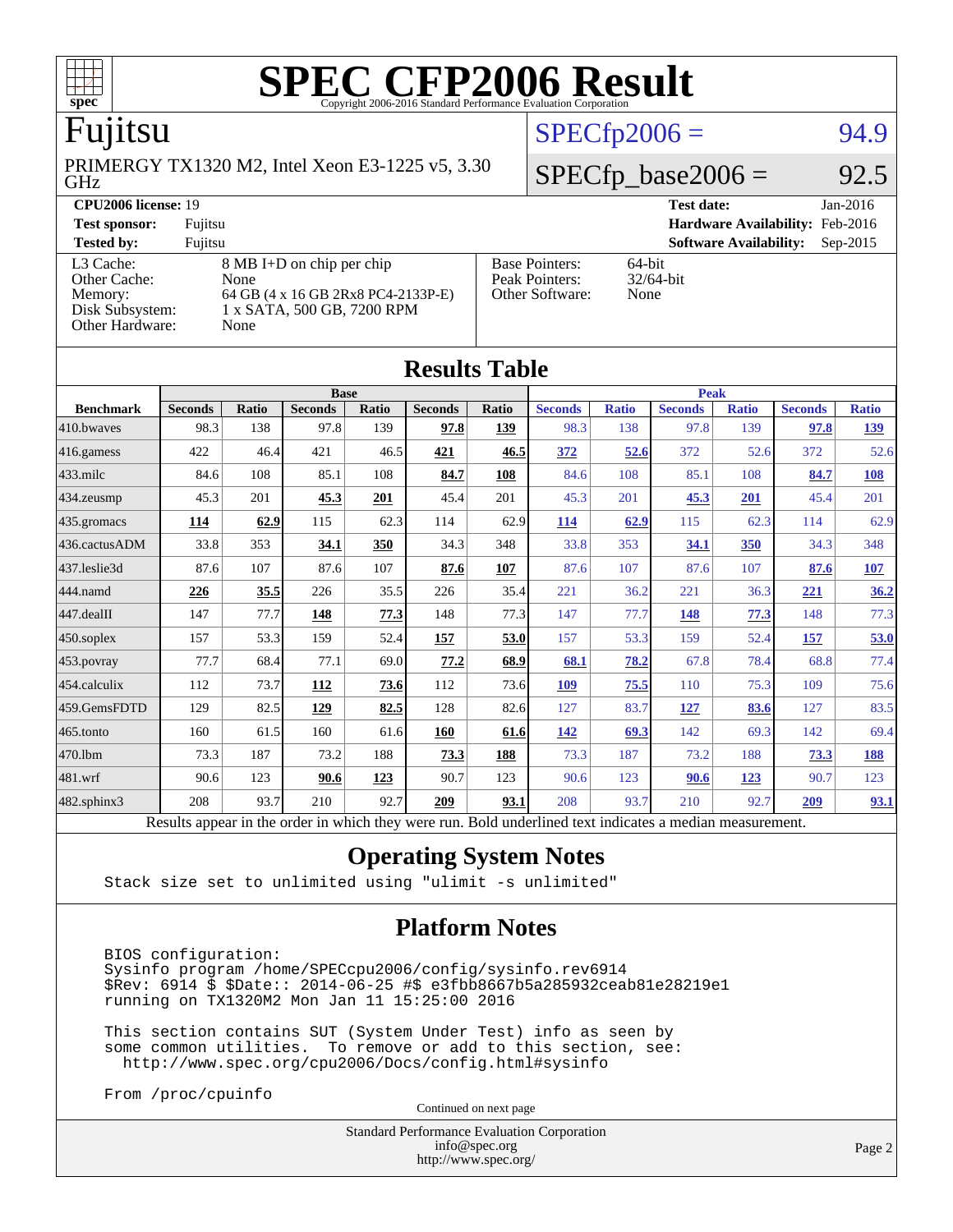

Fujitsu

 $SPECTp2006 = 94.9$ 

GHz PRIMERGY TX1320 M2, Intel Xeon E3-1225 v5, 3.30

 $SPECTp\_base2006 = 92.5$ 

**[CPU2006 license:](http://www.spec.org/auto/cpu2006/Docs/result-fields.html#CPU2006license)** 19 **[Test date:](http://www.spec.org/auto/cpu2006/Docs/result-fields.html#Testdate)** Jan-2016 **[Test sponsor:](http://www.spec.org/auto/cpu2006/Docs/result-fields.html#Testsponsor)** Fujitsu **[Hardware Availability:](http://www.spec.org/auto/cpu2006/Docs/result-fields.html#HardwareAvailability)** Feb-2016 **[Tested by:](http://www.spec.org/auto/cpu2006/Docs/result-fields.html#Testedby)** Fujitsu **Fugital Example 2015 [Software Availability:](http://www.spec.org/auto/cpu2006/Docs/result-fields.html#SoftwareAvailability)** Sep-2015

### **[Platform Notes \(Continued\)](http://www.spec.org/auto/cpu2006/Docs/result-fields.html#PlatformNotes)**

```
Standard Performance Evaluation Corporation
                                    info@spec.org
   model name : Intel(R) Xeon(R) CPU E3-1225 v5 @ 3.30GHz
      1 "physical id"s (chips)
      4 "processors"
   cores, siblings (Caution: counting these is hw and system dependent. The
   following excerpts from /proc/cpuinfo might not be reliable. Use with
   caution.)
      cpu cores : 4
      siblings : 4
      physical 0: cores 0 1 2 3
   cache size : 8192 KB
From /proc/meminfo
   MemTotal: 65906620 kB
  HugePages_Total: 0<br>Hugepagesize: 2048 kB
  Hugepagesize:
/usr/bin/lsb_release -d
   SUSE Linux Enterprise Server 12
From /etc/*release* /etc/*version*
   SuSE-release:
      SUSE Linux Enterprise Server 12 (x86_64)
     VFRSTON = 12 PATCHLEVEL = 0
      # This file is deprecated and will be removed in a future service pack or
      release.
      # Please check /etc/os-release for details about this release.
   os-release:
      NAME="SLES"
      VERSION="12"
      VERSION_ID="12"
      PRETTY_NAME="SUSE Linux Enterprise Server 12"
      ID="sles"
      ANSI_COLOR="0;32"
      CPE_NAME="cpe:/o:suse:sles:12"
uname -a:
   Linux TX1320M2 3.12.48-52.27-default #1 SMP Mon Oct 5 10:08:10 UTC 2015
   (314f0e3) x86_64 x86_64 x86_64 GNU/Linux
run-level 5 Jan 11 10:58
SPEC is set to: /home/SPECcpu2006
                 Type Size Used Avail Use% Mounted on
   /dev/sda3 xfs 1.6T 9.7G 1.6T 1% /home
Additional information from dmidecode:
   Warning: Use caution when you interpret this section. The 'dmidecode' program
   reads system data which is "intended to allow hardware to be accurately
   determined", but the intent may not be met, as there are frequent changes to
   hardware, firmware, and the "DMTF SMBIOS" standard.
                                  Continued on next page
```
<http://www.spec.org/>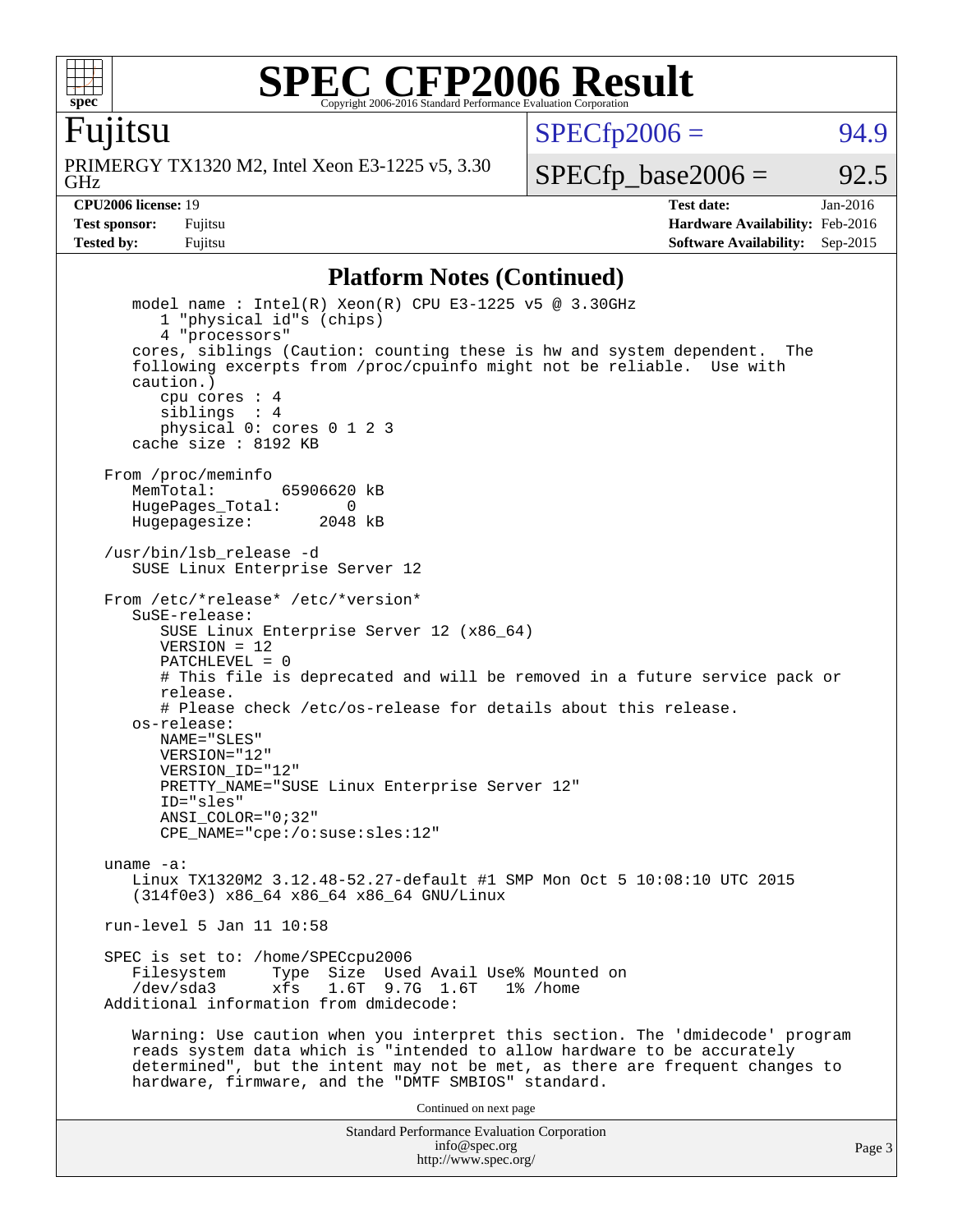

### Fujitsu

GHz PRIMERGY TX1320 M2, Intel Xeon E3-1225 v5, 3.30  $SPECTp2006 = 94.9$ 

 $SPECTp\_base2006 = 92.5$ 

**[CPU2006 license:](http://www.spec.org/auto/cpu2006/Docs/result-fields.html#CPU2006license)** 19 **[Test date:](http://www.spec.org/auto/cpu2006/Docs/result-fields.html#Testdate)** Jan-2016 **[Test sponsor:](http://www.spec.org/auto/cpu2006/Docs/result-fields.html#Testsponsor)** Fujitsu **[Hardware Availability:](http://www.spec.org/auto/cpu2006/Docs/result-fields.html#HardwareAvailability)** Feb-2016 **[Tested by:](http://www.spec.org/auto/cpu2006/Docs/result-fields.html#Testedby)** Fujitsu **[Software Availability:](http://www.spec.org/auto/cpu2006/Docs/result-fields.html#SoftwareAvailability)** Sep-2015

### **[Platform Notes \(Continued\)](http://www.spec.org/auto/cpu2006/Docs/result-fields.html#PlatformNotes)**

 BIOS FUJITSU // American Megatrends Inc. V5.0.0.11 R1.1.0 for D3373-A1x 10/30/2015 Memory:

4x SK Hynix HMA82GU7MFR8N-TF 16 GB 2 rank 2133 MHz

(End of data from sysinfo program)

### **[General Notes](http://www.spec.org/auto/cpu2006/Docs/result-fields.html#GeneralNotes)**

Environment variables set by runspec before the start of the run: KMP\_AFFINITY = "granularity=fine,compact,1,0" LD\_LIBRARY\_PATH = "/home/SPECcpu2006/libs/32:/home/SPECcpu2006/libs/64:/home/SPECcpu2006/sh" OMP NUM THREADS = "4"

 Binaries compiled on a system with 1x Intel Core i5-4670K CPU + 32GB memory using RedHat EL 7.1 Transparent Huge Pages enabled with: echo always > /sys/kernel/mm/transparent\_hugepage/enabled

For information about Fujitsu please visit: <http://www.fujitsu.com>

### **[Base Compiler Invocation](http://www.spec.org/auto/cpu2006/Docs/result-fields.html#BaseCompilerInvocation)**

[C benchmarks](http://www.spec.org/auto/cpu2006/Docs/result-fields.html#Cbenchmarks):  $irc = m64$ 

[C++ benchmarks:](http://www.spec.org/auto/cpu2006/Docs/result-fields.html#CXXbenchmarks) [icpc -m64](http://www.spec.org/cpu2006/results/res2016q1/cpu2006-20160125-38911.flags.html#user_CXXbase_intel_icpc_64bit_bedb90c1146cab66620883ef4f41a67e)

[Fortran benchmarks](http://www.spec.org/auto/cpu2006/Docs/result-fields.html#Fortranbenchmarks): [ifort -m64](http://www.spec.org/cpu2006/results/res2016q1/cpu2006-20160125-38911.flags.html#user_FCbase_intel_ifort_64bit_ee9d0fb25645d0210d97eb0527dcc06e)

[Benchmarks using both Fortran and C](http://www.spec.org/auto/cpu2006/Docs/result-fields.html#BenchmarksusingbothFortranandC): [icc -m64](http://www.spec.org/cpu2006/results/res2016q1/cpu2006-20160125-38911.flags.html#user_CC_FCbase_intel_icc_64bit_0b7121f5ab7cfabee23d88897260401c) [ifort -m64](http://www.spec.org/cpu2006/results/res2016q1/cpu2006-20160125-38911.flags.html#user_CC_FCbase_intel_ifort_64bit_ee9d0fb25645d0210d97eb0527dcc06e)

### **[Base Portability Flags](http://www.spec.org/auto/cpu2006/Docs/result-fields.html#BasePortabilityFlags)**

 410.bwaves: [-DSPEC\\_CPU\\_LP64](http://www.spec.org/cpu2006/results/res2016q1/cpu2006-20160125-38911.flags.html#suite_basePORTABILITY410_bwaves_DSPEC_CPU_LP64) 416.gamess: [-DSPEC\\_CPU\\_LP64](http://www.spec.org/cpu2006/results/res2016q1/cpu2006-20160125-38911.flags.html#suite_basePORTABILITY416_gamess_DSPEC_CPU_LP64) 433.milc: [-DSPEC\\_CPU\\_LP64](http://www.spec.org/cpu2006/results/res2016q1/cpu2006-20160125-38911.flags.html#suite_basePORTABILITY433_milc_DSPEC_CPU_LP64) 434.zeusmp: [-DSPEC\\_CPU\\_LP64](http://www.spec.org/cpu2006/results/res2016q1/cpu2006-20160125-38911.flags.html#suite_basePORTABILITY434_zeusmp_DSPEC_CPU_LP64) 435.gromacs: [-DSPEC\\_CPU\\_LP64](http://www.spec.org/cpu2006/results/res2016q1/cpu2006-20160125-38911.flags.html#suite_basePORTABILITY435_gromacs_DSPEC_CPU_LP64) [-nofor\\_main](http://www.spec.org/cpu2006/results/res2016q1/cpu2006-20160125-38911.flags.html#user_baseLDPORTABILITY435_gromacs_f-nofor_main) 436.cactusADM: [-DSPEC\\_CPU\\_LP64](http://www.spec.org/cpu2006/results/res2016q1/cpu2006-20160125-38911.flags.html#suite_basePORTABILITY436_cactusADM_DSPEC_CPU_LP64) [-nofor\\_main](http://www.spec.org/cpu2006/results/res2016q1/cpu2006-20160125-38911.flags.html#user_baseLDPORTABILITY436_cactusADM_f-nofor_main) 437.leslie3d: [-DSPEC\\_CPU\\_LP64](http://www.spec.org/cpu2006/results/res2016q1/cpu2006-20160125-38911.flags.html#suite_basePORTABILITY437_leslie3d_DSPEC_CPU_LP64) 444.namd: [-DSPEC\\_CPU\\_LP64](http://www.spec.org/cpu2006/results/res2016q1/cpu2006-20160125-38911.flags.html#suite_basePORTABILITY444_namd_DSPEC_CPU_LP64) 447.dealII: [-DSPEC\\_CPU\\_LP64](http://www.spec.org/cpu2006/results/res2016q1/cpu2006-20160125-38911.flags.html#suite_basePORTABILITY447_dealII_DSPEC_CPU_LP64)

Continued on next page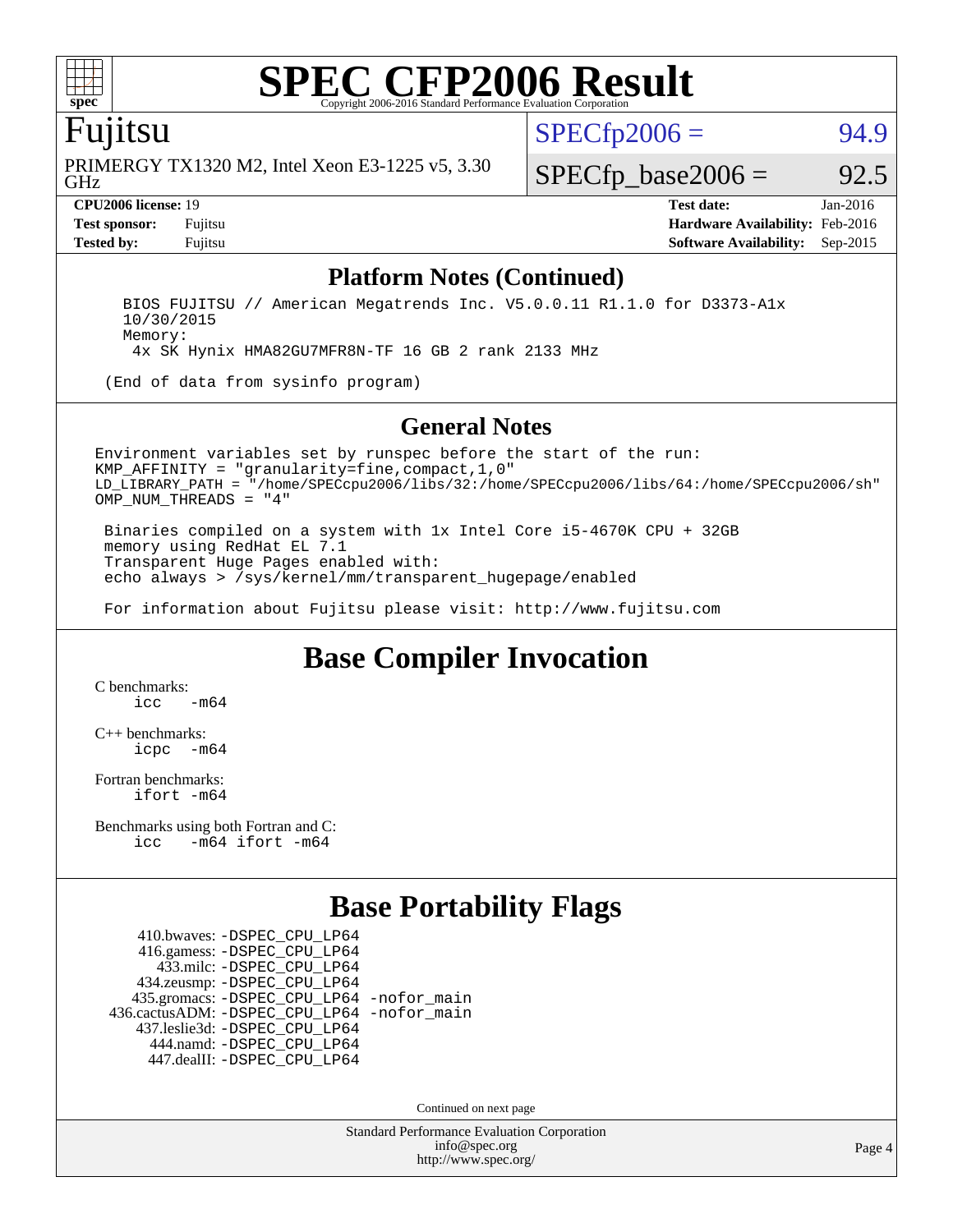

### Fujitsu

GHz PRIMERGY TX1320 M2, Intel Xeon E3-1225 v5, 3.30  $SPECTp2006 = 94.9$ 

 $SPECTp\_base2006 = 92.5$ 

**[CPU2006 license:](http://www.spec.org/auto/cpu2006/Docs/result-fields.html#CPU2006license)** 19 **[Test date:](http://www.spec.org/auto/cpu2006/Docs/result-fields.html#Testdate)** Jan-2016 **[Test sponsor:](http://www.spec.org/auto/cpu2006/Docs/result-fields.html#Testsponsor)** Fujitsu **[Hardware Availability:](http://www.spec.org/auto/cpu2006/Docs/result-fields.html#HardwareAvailability)** Feb-2016 **[Tested by:](http://www.spec.org/auto/cpu2006/Docs/result-fields.html#Testedby)** Fujitsu **[Software Availability:](http://www.spec.org/auto/cpu2006/Docs/result-fields.html#SoftwareAvailability)** Sep-2015

## **[Base Portability Flags \(Continued\)](http://www.spec.org/auto/cpu2006/Docs/result-fields.html#BasePortabilityFlags)**

 450.soplex: [-DSPEC\\_CPU\\_LP64](http://www.spec.org/cpu2006/results/res2016q1/cpu2006-20160125-38911.flags.html#suite_basePORTABILITY450_soplex_DSPEC_CPU_LP64) 453.povray: [-DSPEC\\_CPU\\_LP64](http://www.spec.org/cpu2006/results/res2016q1/cpu2006-20160125-38911.flags.html#suite_basePORTABILITY453_povray_DSPEC_CPU_LP64) 454.calculix: [-DSPEC\\_CPU\\_LP64](http://www.spec.org/cpu2006/results/res2016q1/cpu2006-20160125-38911.flags.html#suite_basePORTABILITY454_calculix_DSPEC_CPU_LP64) [-nofor\\_main](http://www.spec.org/cpu2006/results/res2016q1/cpu2006-20160125-38911.flags.html#user_baseLDPORTABILITY454_calculix_f-nofor_main) 459.GemsFDTD: [-DSPEC\\_CPU\\_LP64](http://www.spec.org/cpu2006/results/res2016q1/cpu2006-20160125-38911.flags.html#suite_basePORTABILITY459_GemsFDTD_DSPEC_CPU_LP64) 465.tonto: [-DSPEC\\_CPU\\_LP64](http://www.spec.org/cpu2006/results/res2016q1/cpu2006-20160125-38911.flags.html#suite_basePORTABILITY465_tonto_DSPEC_CPU_LP64) 470.lbm: [-DSPEC\\_CPU\\_LP64](http://www.spec.org/cpu2006/results/res2016q1/cpu2006-20160125-38911.flags.html#suite_basePORTABILITY470_lbm_DSPEC_CPU_LP64) 482.sphinx3: [-DSPEC\\_CPU\\_LP64](http://www.spec.org/cpu2006/results/res2016q1/cpu2006-20160125-38911.flags.html#suite_basePORTABILITY482_sphinx3_DSPEC_CPU_LP64)

481.wrf: [-DSPEC\\_CPU\\_LP64](http://www.spec.org/cpu2006/results/res2016q1/cpu2006-20160125-38911.flags.html#suite_basePORTABILITY481_wrf_DSPEC_CPU_LP64) [-DSPEC\\_CPU\\_CASE\\_FLAG](http://www.spec.org/cpu2006/results/res2016q1/cpu2006-20160125-38911.flags.html#b481.wrf_baseCPORTABILITY_DSPEC_CPU_CASE_FLAG) [-DSPEC\\_CPU\\_LINUX](http://www.spec.org/cpu2006/results/res2016q1/cpu2006-20160125-38911.flags.html#b481.wrf_baseCPORTABILITY_DSPEC_CPU_LINUX)

### **[Base Optimization Flags](http://www.spec.org/auto/cpu2006/Docs/result-fields.html#BaseOptimizationFlags)**

[C benchmarks](http://www.spec.org/auto/cpu2006/Docs/result-fields.html#Cbenchmarks):

[-xCORE-AVX2](http://www.spec.org/cpu2006/results/res2016q1/cpu2006-20160125-38911.flags.html#user_CCbase_f-xAVX2_5f5fc0cbe2c9f62c816d3e45806c70d7) [-ipo](http://www.spec.org/cpu2006/results/res2016q1/cpu2006-20160125-38911.flags.html#user_CCbase_f-ipo) [-O3](http://www.spec.org/cpu2006/results/res2016q1/cpu2006-20160125-38911.flags.html#user_CCbase_f-O3) [-no-prec-div](http://www.spec.org/cpu2006/results/res2016q1/cpu2006-20160125-38911.flags.html#user_CCbase_f-no-prec-div) [-parallel](http://www.spec.org/cpu2006/results/res2016q1/cpu2006-20160125-38911.flags.html#user_CCbase_f-parallel) [-opt-prefetch](http://www.spec.org/cpu2006/results/res2016q1/cpu2006-20160125-38911.flags.html#user_CCbase_f-opt-prefetch) [-ansi-alias](http://www.spec.org/cpu2006/results/res2016q1/cpu2006-20160125-38911.flags.html#user_CCbase_f-ansi-alias) [C++ benchmarks:](http://www.spec.org/auto/cpu2006/Docs/result-fields.html#CXXbenchmarks)

[-xCORE-AVX2](http://www.spec.org/cpu2006/results/res2016q1/cpu2006-20160125-38911.flags.html#user_CXXbase_f-xAVX2_5f5fc0cbe2c9f62c816d3e45806c70d7) [-ipo](http://www.spec.org/cpu2006/results/res2016q1/cpu2006-20160125-38911.flags.html#user_CXXbase_f-ipo) [-O3](http://www.spec.org/cpu2006/results/res2016q1/cpu2006-20160125-38911.flags.html#user_CXXbase_f-O3) [-no-prec-div](http://www.spec.org/cpu2006/results/res2016q1/cpu2006-20160125-38911.flags.html#user_CXXbase_f-no-prec-div) [-opt-prefetch](http://www.spec.org/cpu2006/results/res2016q1/cpu2006-20160125-38911.flags.html#user_CXXbase_f-opt-prefetch) [-ansi-alias](http://www.spec.org/cpu2006/results/res2016q1/cpu2006-20160125-38911.flags.html#user_CXXbase_f-ansi-alias)

[Fortran benchmarks](http://www.spec.org/auto/cpu2006/Docs/result-fields.html#Fortranbenchmarks): [-xCORE-AVX2](http://www.spec.org/cpu2006/results/res2016q1/cpu2006-20160125-38911.flags.html#user_FCbase_f-xAVX2_5f5fc0cbe2c9f62c816d3e45806c70d7) [-ipo](http://www.spec.org/cpu2006/results/res2016q1/cpu2006-20160125-38911.flags.html#user_FCbase_f-ipo) [-O3](http://www.spec.org/cpu2006/results/res2016q1/cpu2006-20160125-38911.flags.html#user_FCbase_f-O3) [-no-prec-div](http://www.spec.org/cpu2006/results/res2016q1/cpu2006-20160125-38911.flags.html#user_FCbase_f-no-prec-div) [-parallel](http://www.spec.org/cpu2006/results/res2016q1/cpu2006-20160125-38911.flags.html#user_FCbase_f-parallel) [-opt-prefetch](http://www.spec.org/cpu2006/results/res2016q1/cpu2006-20160125-38911.flags.html#user_FCbase_f-opt-prefetch)

[Benchmarks using both Fortran and C](http://www.spec.org/auto/cpu2006/Docs/result-fields.html#BenchmarksusingbothFortranandC): [-xCORE-AVX2](http://www.spec.org/cpu2006/results/res2016q1/cpu2006-20160125-38911.flags.html#user_CC_FCbase_f-xAVX2_5f5fc0cbe2c9f62c816d3e45806c70d7) [-ipo](http://www.spec.org/cpu2006/results/res2016q1/cpu2006-20160125-38911.flags.html#user_CC_FCbase_f-ipo) [-O3](http://www.spec.org/cpu2006/results/res2016q1/cpu2006-20160125-38911.flags.html#user_CC_FCbase_f-O3) [-no-prec-div](http://www.spec.org/cpu2006/results/res2016q1/cpu2006-20160125-38911.flags.html#user_CC_FCbase_f-no-prec-div) [-parallel](http://www.spec.org/cpu2006/results/res2016q1/cpu2006-20160125-38911.flags.html#user_CC_FCbase_f-parallel) [-opt-prefetch](http://www.spec.org/cpu2006/results/res2016q1/cpu2006-20160125-38911.flags.html#user_CC_FCbase_f-opt-prefetch) [-ansi-alias](http://www.spec.org/cpu2006/results/res2016q1/cpu2006-20160125-38911.flags.html#user_CC_FCbase_f-ansi-alias)

### **[Peak Compiler Invocation](http://www.spec.org/auto/cpu2006/Docs/result-fields.html#PeakCompilerInvocation)**

[C benchmarks](http://www.spec.org/auto/cpu2006/Docs/result-fields.html#Cbenchmarks):  $\text{icc}$   $-\text{m64}$ 

[C++ benchmarks:](http://www.spec.org/auto/cpu2006/Docs/result-fields.html#CXXbenchmarks) [icpc -m64](http://www.spec.org/cpu2006/results/res2016q1/cpu2006-20160125-38911.flags.html#user_CXXpeak_intel_icpc_64bit_bedb90c1146cab66620883ef4f41a67e)

[Fortran benchmarks](http://www.spec.org/auto/cpu2006/Docs/result-fields.html#Fortranbenchmarks): [ifort -m64](http://www.spec.org/cpu2006/results/res2016q1/cpu2006-20160125-38911.flags.html#user_FCpeak_intel_ifort_64bit_ee9d0fb25645d0210d97eb0527dcc06e)

[Benchmarks using both Fortran and C](http://www.spec.org/auto/cpu2006/Docs/result-fields.html#BenchmarksusingbothFortranandC): [icc -m64](http://www.spec.org/cpu2006/results/res2016q1/cpu2006-20160125-38911.flags.html#user_CC_FCpeak_intel_icc_64bit_0b7121f5ab7cfabee23d88897260401c) [ifort -m64](http://www.spec.org/cpu2006/results/res2016q1/cpu2006-20160125-38911.flags.html#user_CC_FCpeak_intel_ifort_64bit_ee9d0fb25645d0210d97eb0527dcc06e)

## **[Peak Portability Flags](http://www.spec.org/auto/cpu2006/Docs/result-fields.html#PeakPortabilityFlags)**

Same as Base Portability Flags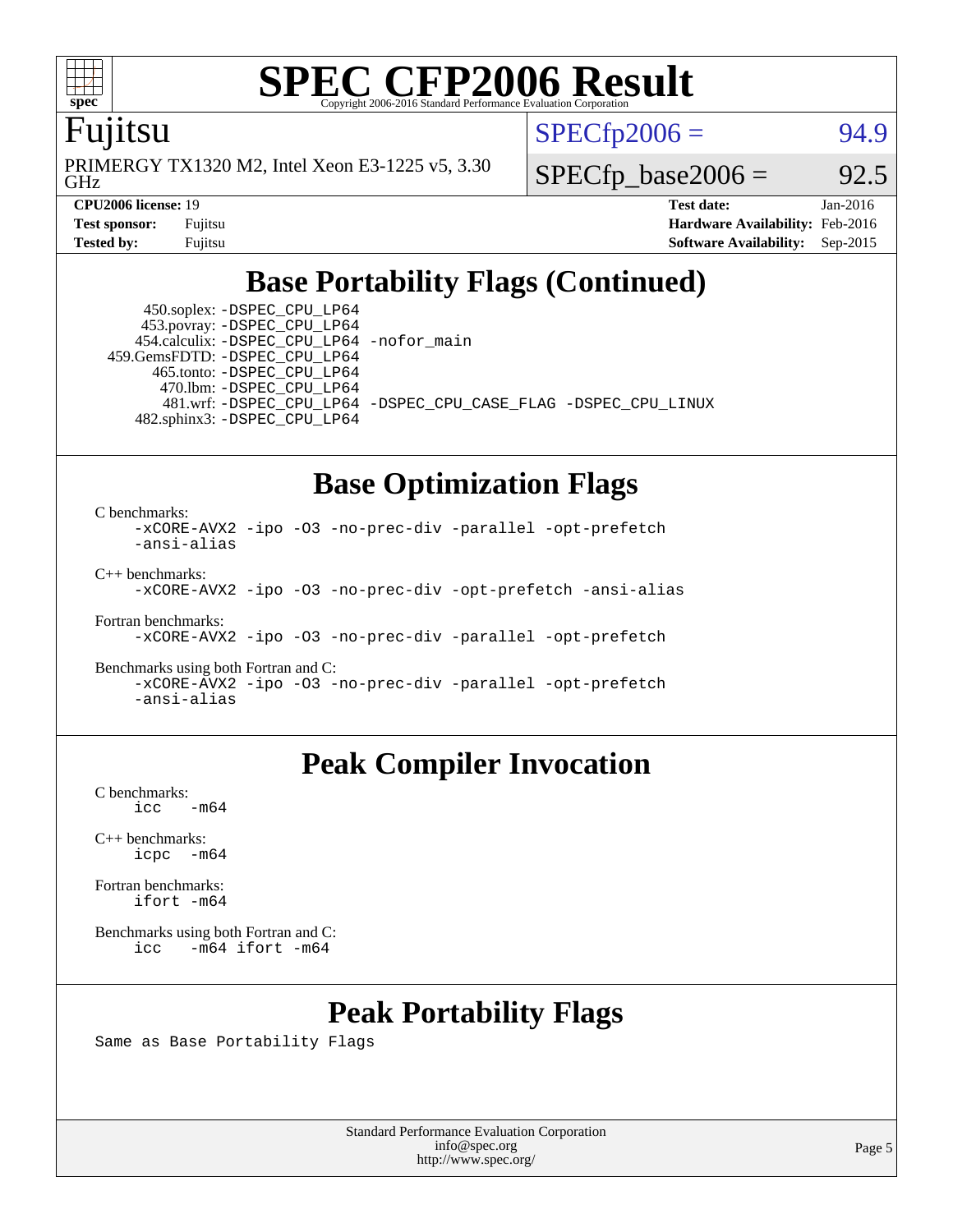

### Fujitsu

GHz PRIMERGY TX1320 M2, Intel Xeon E3-1225 v5, 3.30  $SPECTp2006 = 94.9$ 

 $SPECfp\_base2006 = 92.5$ **[CPU2006 license:](http://www.spec.org/auto/cpu2006/Docs/result-fields.html#CPU2006license)** 19 **[Test date:](http://www.spec.org/auto/cpu2006/Docs/result-fields.html#Testdate)** Jan-2016

**[Test sponsor:](http://www.spec.org/auto/cpu2006/Docs/result-fields.html#Testsponsor)** Fujitsu **[Hardware Availability:](http://www.spec.org/auto/cpu2006/Docs/result-fields.html#HardwareAvailability)** Feb-2016 **[Tested by:](http://www.spec.org/auto/cpu2006/Docs/result-fields.html#Testedby)** Fujitsu **[Software Availability:](http://www.spec.org/auto/cpu2006/Docs/result-fields.html#SoftwareAvailability)** Sep-2015

## **[Peak Optimization Flags](http://www.spec.org/auto/cpu2006/Docs/result-fields.html#PeakOptimizationFlags)**

[C benchmarks](http://www.spec.org/auto/cpu2006/Docs/result-fields.html#Cbenchmarks):

433.milc: basepeak = yes

 $470.$ lbm: basepeak = yes

 $482$ .sphinx3: basepeak = yes

[C++ benchmarks:](http://www.spec.org/auto/cpu2006/Docs/result-fields.html#CXXbenchmarks)

 444.namd: [-xCORE-AVX2](http://www.spec.org/cpu2006/results/res2016q1/cpu2006-20160125-38911.flags.html#user_peakPASS2_CXXFLAGSPASS2_LDFLAGS444_namd_f-xAVX2_5f5fc0cbe2c9f62c816d3e45806c70d7)(pass 2) [-prof-gen:threadsafe](http://www.spec.org/cpu2006/results/res2016q1/cpu2006-20160125-38911.flags.html#user_peakPASS1_CXXFLAGSPASS1_LDFLAGS444_namd_prof_gen_21a26eb79f378b550acd7bec9fe4467a)(pass 1) [-ipo](http://www.spec.org/cpu2006/results/res2016q1/cpu2006-20160125-38911.flags.html#user_peakPASS2_CXXFLAGSPASS2_LDFLAGS444_namd_f-ipo)(pass 2) [-O3](http://www.spec.org/cpu2006/results/res2016q1/cpu2006-20160125-38911.flags.html#user_peakPASS2_CXXFLAGSPASS2_LDFLAGS444_namd_f-O3)(pass 2) [-no-prec-div](http://www.spec.org/cpu2006/results/res2016q1/cpu2006-20160125-38911.flags.html#user_peakPASS2_CXXFLAGSPASS2_LDFLAGS444_namd_f-no-prec-div)(pass 2) [-par-num-threads=1](http://www.spec.org/cpu2006/results/res2016q1/cpu2006-20160125-38911.flags.html#user_peakPASS1_CXXFLAGSPASS1_LDFLAGS444_namd_par_num_threads_786a6ff141b4e9e90432e998842df6c2)(pass 1) [-prof-use](http://www.spec.org/cpu2006/results/res2016q1/cpu2006-20160125-38911.flags.html#user_peakPASS2_CXXFLAGSPASS2_LDFLAGS444_namd_prof_use_bccf7792157ff70d64e32fe3e1250b55)(pass 2) [-fno-alias](http://www.spec.org/cpu2006/results/res2016q1/cpu2006-20160125-38911.flags.html#user_peakCXXOPTIMIZEOPTIMIZE444_namd_f-no-alias_694e77f6c5a51e658e82ccff53a9e63a) [-auto-ilp32](http://www.spec.org/cpu2006/results/res2016q1/cpu2006-20160125-38911.flags.html#user_peakCXXOPTIMIZE444_namd_f-auto-ilp32)

447.dealII: basepeak = yes

 $450$ .soplex: basepeak = yes

```
 453.povray: -xCORE-AVX2(pass 2) -prof-gen:threadsafe(pass 1)
         -ipo(pass 2) -O3(pass 2) -no-prec-div(pass 2)
         -par-num-threads=1(pass 1) -prof-use(pass 2) -unroll4
         -ansi-alias
```
[Fortran benchmarks](http://www.spec.org/auto/cpu2006/Docs/result-fields.html#Fortranbenchmarks):

 $410.bwaves: basepeak = yes$  416.gamess: [-xCORE-AVX2](http://www.spec.org/cpu2006/results/res2016q1/cpu2006-20160125-38911.flags.html#user_peakPASS2_FFLAGSPASS2_LDFLAGS416_gamess_f-xAVX2_5f5fc0cbe2c9f62c816d3e45806c70d7)(pass 2) [-prof-gen:threadsafe](http://www.spec.org/cpu2006/results/res2016q1/cpu2006-20160125-38911.flags.html#user_peakPASS1_FFLAGSPASS1_LDFLAGS416_gamess_prof_gen_21a26eb79f378b550acd7bec9fe4467a)(pass 1)  $-i\text{po}(pass 2) -\text{O3}(pass 2)$  [-no-prec-div](http://www.spec.org/cpu2006/results/res2016q1/cpu2006-20160125-38911.flags.html#user_peakPASS2_FFLAGSPASS2_LDFLAGS416_gamess_f-no-prec-div)(pass 2) [-par-num-threads=1](http://www.spec.org/cpu2006/results/res2016q1/cpu2006-20160125-38911.flags.html#user_peakPASS1_FFLAGSPASS1_LDFLAGS416_gamess_par_num_threads_786a6ff141b4e9e90432e998842df6c2)(pass 1) [-prof-use](http://www.spec.org/cpu2006/results/res2016q1/cpu2006-20160125-38911.flags.html#user_peakPASS2_FFLAGSPASS2_LDFLAGS416_gamess_prof_use_bccf7792157ff70d64e32fe3e1250b55)(pass 2) [-unroll2](http://www.spec.org/cpu2006/results/res2016q1/cpu2006-20160125-38911.flags.html#user_peakOPTIMIZE416_gamess_f-unroll_784dae83bebfb236979b41d2422d7ec2) [-inline-level=0](http://www.spec.org/cpu2006/results/res2016q1/cpu2006-20160125-38911.flags.html#user_peakOPTIMIZE416_gamess_f-inline-level_318d07a09274ad25e8d15dbfaa68ba50) [-scalar-rep-](http://www.spec.org/cpu2006/results/res2016q1/cpu2006-20160125-38911.flags.html#user_peakOPTIMIZE416_gamess_f-disablescalarrep_abbcad04450fb118e4809c81d83c8a1d)

434.zeusmp: basepeak = yes

437.leslie3d: basepeak = yes

 459.GemsFDTD: [-xCORE-AVX2](http://www.spec.org/cpu2006/results/res2016q1/cpu2006-20160125-38911.flags.html#user_peakPASS2_FFLAGSPASS2_LDFLAGS459_GemsFDTD_f-xAVX2_5f5fc0cbe2c9f62c816d3e45806c70d7)(pass 2) [-prof-gen:threadsafe](http://www.spec.org/cpu2006/results/res2016q1/cpu2006-20160125-38911.flags.html#user_peakPASS1_FFLAGSPASS1_LDFLAGS459_GemsFDTD_prof_gen_21a26eb79f378b550acd7bec9fe4467a)(pass 1)  $-i\text{po}(pass 2) -03(pass 2) -no-prec-div(pass 2)$  $-i\text{po}(pass 2) -03(pass 2) -no-prec-div(pass 2)$  $-i\text{po}(pass 2) -03(pass 2) -no-prec-div(pass 2)$ [-par-num-threads=1](http://www.spec.org/cpu2006/results/res2016q1/cpu2006-20160125-38911.flags.html#user_peakPASS1_FFLAGSPASS1_LDFLAGS459_GemsFDTD_par_num_threads_786a6ff141b4e9e90432e998842df6c2)(pass 1) [-prof-use](http://www.spec.org/cpu2006/results/res2016q1/cpu2006-20160125-38911.flags.html#user_peakPASS2_FFLAGSPASS2_LDFLAGS459_GemsFDTD_prof_use_bccf7792157ff70d64e32fe3e1250b55)(pass 2) [-unroll2](http://www.spec.org/cpu2006/results/res2016q1/cpu2006-20160125-38911.flags.html#user_peakOPTIMIZE459_GemsFDTD_f-unroll_784dae83bebfb236979b41d2422d7ec2) [-inline-level=0](http://www.spec.org/cpu2006/results/res2016q1/cpu2006-20160125-38911.flags.html#user_peakOPTIMIZE459_GemsFDTD_f-inline-level_318d07a09274ad25e8d15dbfaa68ba50) [-opt-prefetch](http://www.spec.org/cpu2006/results/res2016q1/cpu2006-20160125-38911.flags.html#user_peakOPTIMIZE459_GemsFDTD_f-opt-prefetch) [-parallel](http://www.spec.org/cpu2006/results/res2016q1/cpu2006-20160125-38911.flags.html#user_peakOPTIMIZE459_GemsFDTD_f-parallel)

 465.tonto: [-xCORE-AVX2](http://www.spec.org/cpu2006/results/res2016q1/cpu2006-20160125-38911.flags.html#user_peakPASS2_FFLAGSPASS2_LDFLAGS465_tonto_f-xAVX2_5f5fc0cbe2c9f62c816d3e45806c70d7)(pass 2) [-prof-gen:threadsafe](http://www.spec.org/cpu2006/results/res2016q1/cpu2006-20160125-38911.flags.html#user_peakPASS1_FFLAGSPASS1_LDFLAGS465_tonto_prof_gen_21a26eb79f378b550acd7bec9fe4467a)(pass 1)  $-i\text{po}(pass 2)$   $-03(pass 2)$   $-no-prec-div(pass 2)$  $-no-prec-div(pass 2)$ [-par-num-threads=1](http://www.spec.org/cpu2006/results/res2016q1/cpu2006-20160125-38911.flags.html#user_peakPASS1_FFLAGSPASS1_LDFLAGS465_tonto_par_num_threads_786a6ff141b4e9e90432e998842df6c2)(pass 1) [-prof-use](http://www.spec.org/cpu2006/results/res2016q1/cpu2006-20160125-38911.flags.html#user_peakPASS2_FFLAGSPASS2_LDFLAGS465_tonto_prof_use_bccf7792157ff70d64e32fe3e1250b55)(pass 2) [-inline-calloc](http://www.spec.org/cpu2006/results/res2016q1/cpu2006-20160125-38911.flags.html#user_peakOPTIMIZE465_tonto_f-inline-calloc) [-opt-malloc-options=3](http://www.spec.org/cpu2006/results/res2016q1/cpu2006-20160125-38911.flags.html#user_peakOPTIMIZE465_tonto_f-opt-malloc-options_13ab9b803cf986b4ee62f0a5998c2238) [-auto](http://www.spec.org/cpu2006/results/res2016q1/cpu2006-20160125-38911.flags.html#user_peakOPTIMIZE465_tonto_f-auto) [-unroll4](http://www.spec.org/cpu2006/results/res2016q1/cpu2006-20160125-38911.flags.html#user_peakOPTIMIZE465_tonto_f-unroll_4e5e4ed65b7fd20bdcd365bec371b81f)

[Benchmarks using both Fortran and C](http://www.spec.org/auto/cpu2006/Docs/result-fields.html#BenchmarksusingbothFortranandC):

Continued on next page